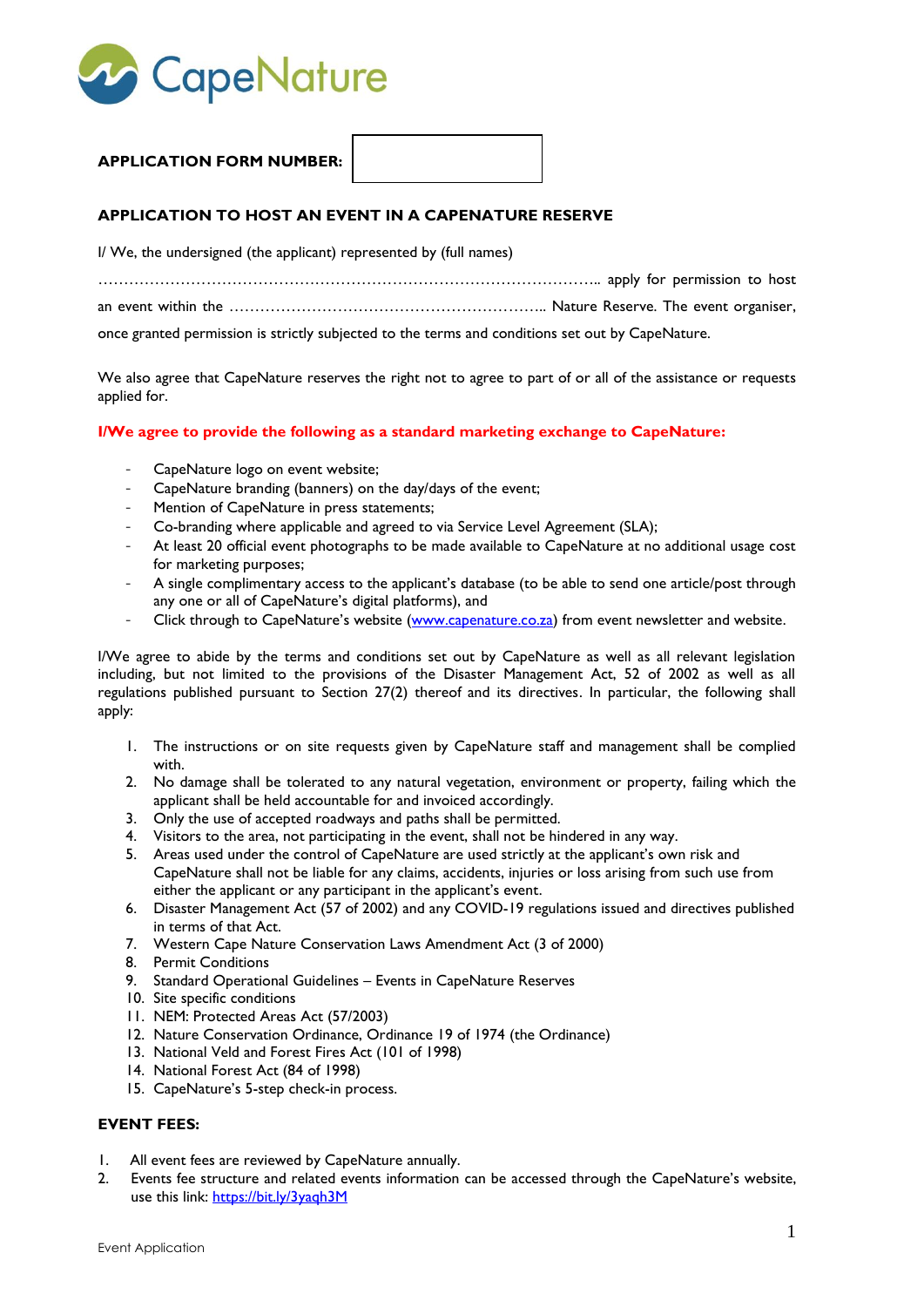- 3. Unless waived by CapeNature, all event fees and associated fees will be required to be paid as per CapeNature's terms and conditions prior to commencement of an event.
- 4. Event crews and organisers will be required to pay for accommodation and conservation fees at the standard tourists' rate, unless otherwise negotiated with CapeNature.
- 5. Accommodation and entry fees will only be waived under exceptional circumstances as stated in the terms and conditions.

**Signed:**

**…………………………………….. …………………………………**

**Applicant** Witness

**Date: ……………………………….**

| Please Note: All event application forms (accompanied by a detailed map) must be submitted to CapeNature 3<br>months prior to the event date. No advertising may take place before an application has been submitted,<br>reviewed and approved. |  |  |  |  |
|-------------------------------------------------------------------------------------------------------------------------------------------------------------------------------------------------------------------------------------------------|--|--|--|--|
| Name of applicant/Events Company                                                                                                                                                                                                                |  |  |  |  |
| Address of applicant/Events Company                                                                                                                                                                                                             |  |  |  |  |
| Contact Telephone number                                                                                                                                                                                                                        |  |  |  |  |
| Alternative Telephone number                                                                                                                                                                                                                    |  |  |  |  |
| Email address                                                                                                                                                                                                                                   |  |  |  |  |
| Name and designation of representative<br>authorised to sign.                                                                                                                                                                                   |  |  |  |  |
| Name of the event                                                                                                                                                                                                                               |  |  |  |  |
| Date/s of event                                                                                                                                                                                                                                 |  |  |  |  |
| Type of event / Nature of activities<br>E.g. Trail Run, MTB Race, River Rafting                                                                                                                                                                 |  |  |  |  |
| Which Nature Reserve is the event<br>application for?                                                                                                                                                                                           |  |  |  |  |
| Proposed detailed event programme<br>including dates and times as well as<br>proposed route map and short<br>description.                                                                                                                       |  |  |  |  |
| Does the event start OR end or both on<br>the reserve?                                                                                                                                                                                          |  |  |  |  |
| Does the route only go through a part of                                                                                                                                                                                                        |  |  |  |  |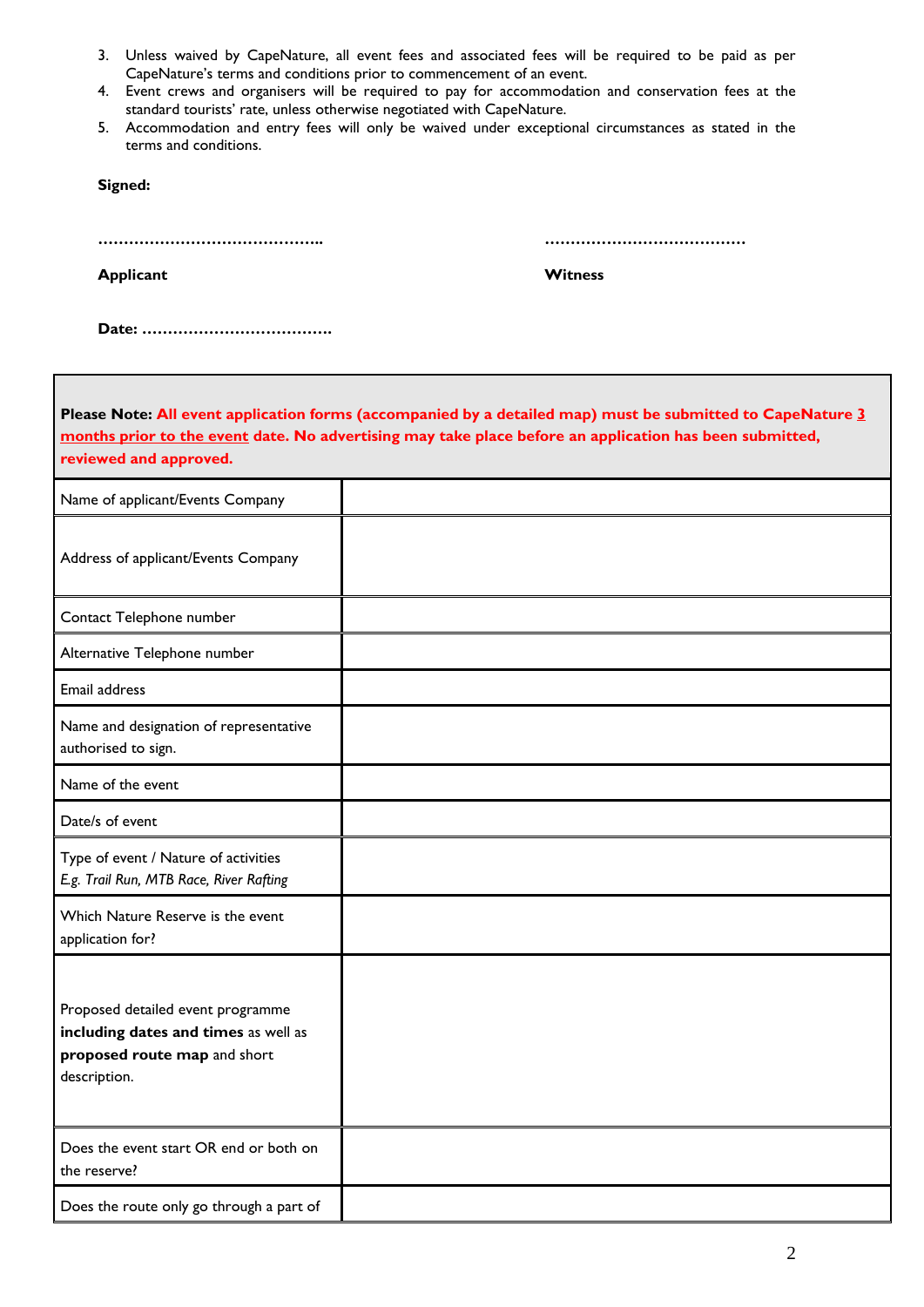| the reserve; if so, please specify the<br>sections and detail on route map                                                                                                                                                                                                                            |                               |
|-------------------------------------------------------------------------------------------------------------------------------------------------------------------------------------------------------------------------------------------------------------------------------------------------------|-------------------------------|
| How many participants?<br>Please Note: As per COVID-19 regulations,<br>numbers can't exceed 250 persons at any one<br>time, inclusive of organisers, emergency<br>medical crew, journalists, security personnel,<br>radio, support staff and staff of CapeNature's.<br>No spectators allowed on site. |                               |
| *Invoice will be based on number of<br>participants submitted on this<br>application form, additional will be<br>invoiced separately post event.                                                                                                                                                      |                               |
| Number of vehicles to enter reserve.                                                                                                                                                                                                                                                                  |                               |
| What is the participant's entry/ registration<br>fee?                                                                                                                                                                                                                                                 |                               |
| <b>Organising team:</b><br>Indicate number of organisers, marshals, water<br>points.                                                                                                                                                                                                                  |                               |
| Please advise who are this event's<br>stakeholders and Beneficiaries                                                                                                                                                                                                                                  |                               |
| <b>FACILITIES &amp; REQUIREMENTS</b>                                                                                                                                                                                                                                                                  |                               |
| Will you require CapeNature staff to assist<br>on the event day - if so, please specify in<br>detail here [number of staff, expected<br>duties and hours required (date and<br>times)].                                                                                                               |                               |
| Will you be requiring any roads to be<br>closed, i.e. around the reserve, access to<br>the reserve? If so, please attach approval.                                                                                                                                                                    |                               |
| Please give details of any other resources**<br>you may require from CapeNature i.e.<br>facilities, personnel, tables, chairs, braai's<br>etc.<br>**we also offer conference eco-venues on<br>request at additional cost                                                                              |                               |
| <b>EVENT FEES</b>                                                                                                                                                                                                                                                                                     |                               |
| Compulsory minimum event fee. This fee<br>includes application, administration and<br>logistics.                                                                                                                                                                                                      | As per attached fee structure |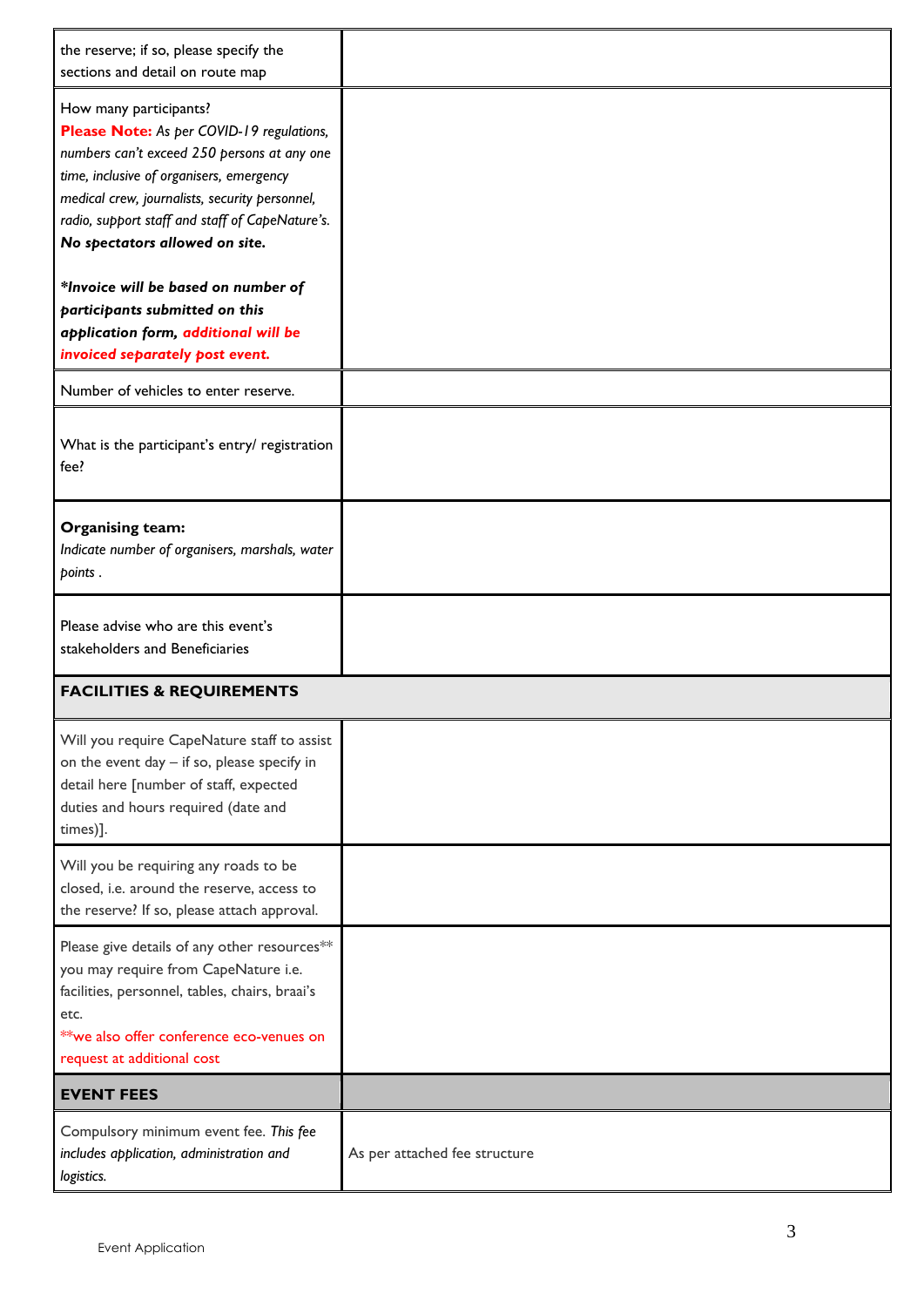| Compulsory conservation fee per entrant                                                                                                                      | As per attached fee structure |
|--------------------------------------------------------------------------------------------------------------------------------------------------------------|-------------------------------|
| Compulsory ECO officer (Ecological<br>Conservation Officer)<br>Protecting sensitive areas and<br>$\bullet$<br>ensuring that event goes<br>according to plan. |                               |
| <b>MARKETING AND BRANDING</b>                                                                                                                                |                               |
| What marketing/branding opportunities<br>exist for CapeNature? Please specify.                                                                               |                               |
| Any additional Information CapeNature<br>should be aware of?                                                                                                 |                               |

## **Have you:**

- Submitted your route maps (in consultation with affected Reserve Manager)?
- **Submitted your motivation letter and confirmation letter from charity, if this is a Corporate Social Investment or Corporate Green Event?**
- Provided CapeNature with confirmation of **expected road closures if any?**
- Submitted a **detailed route map** and an **Environmental Management Plan (EMP), if applicable?**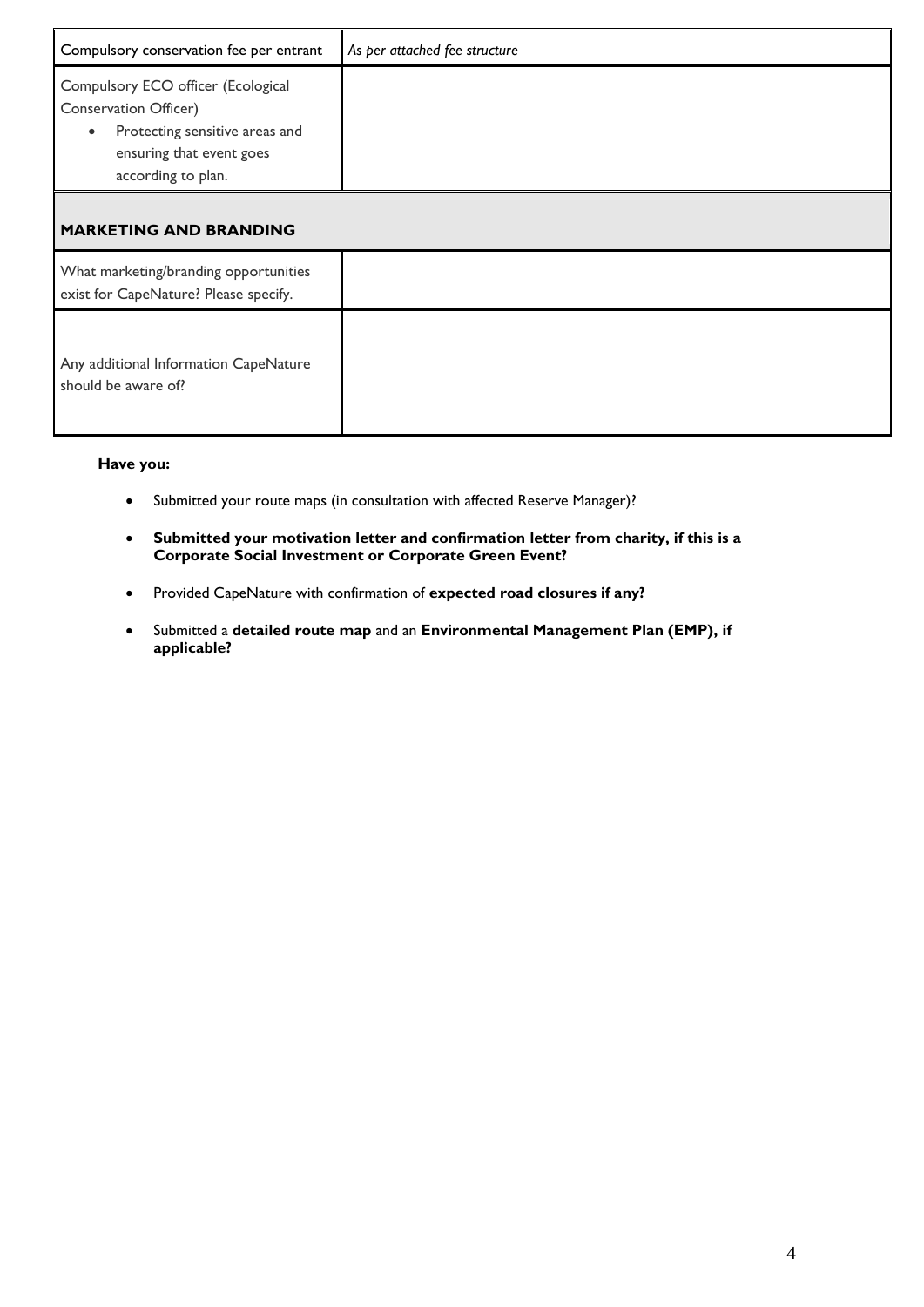

# **Customer Application**

| Title (Company / Mr. Mrs.):  |                       |  |
|------------------------------|-----------------------|--|
| <b>Customer Name</b>         |                       |  |
| Customer Co / CC Reg. No:    |                       |  |
| <b>Customer VAT Reg. No:</b> |                       |  |
|                              |                       |  |
|                              |                       |  |
| <b>Street Address</b>        | Street Name /         |  |
|                              | Number:               |  |
|                              | City:                 |  |
|                              | <b>Postal Code:</b>   |  |
|                              | Province /            |  |
|                              | <b>Region:</b>        |  |
|                              |                       |  |
|                              | Country:              |  |
| <b>Postal Address</b>        |                       |  |
|                              | P O Box:              |  |
|                              | <b>Postal Code:</b>   |  |
|                              |                       |  |
| <b>Communications</b>        |                       |  |
|                              | <b>Contact Person</b> |  |
|                              | Name:                 |  |
|                              | Telephone:            |  |
|                              | Work:                 |  |
|                              | Fax:                  |  |
|                              | Cell:                 |  |
|                              | Email:                |  |
|                              |                       |  |

## **EVENTS INDEMNITY FORM**

Event: \_\_\_\_\_\_\_\_\_\_\_\_\_\_\_\_\_\_\_\_\_\_\_\_\_\_\_\_\_\_\_\_\_\_\_\_\_\_\_\_\_\_\_\_\_\_\_\_\_\_\_\_\_\_\_\_\_\_\_\_\_\_\_\_\_\_\_\_\_\_\_\_\_\_\_\_\_\_\_

I, (Full names)

in my designation as \_\_\_\_\_\_\_\_\_\_\_\_\_\_\_\_\_\_\_\_\_\_\_\_\_\_\_\_\_\_\_\_\_\_\_\_\_\_\_\_\_\_\_\_\_\_\_\_\_\_\_\_\_\_\_\_\_\_\_\_\_\_\_\_\_\_\_\_\_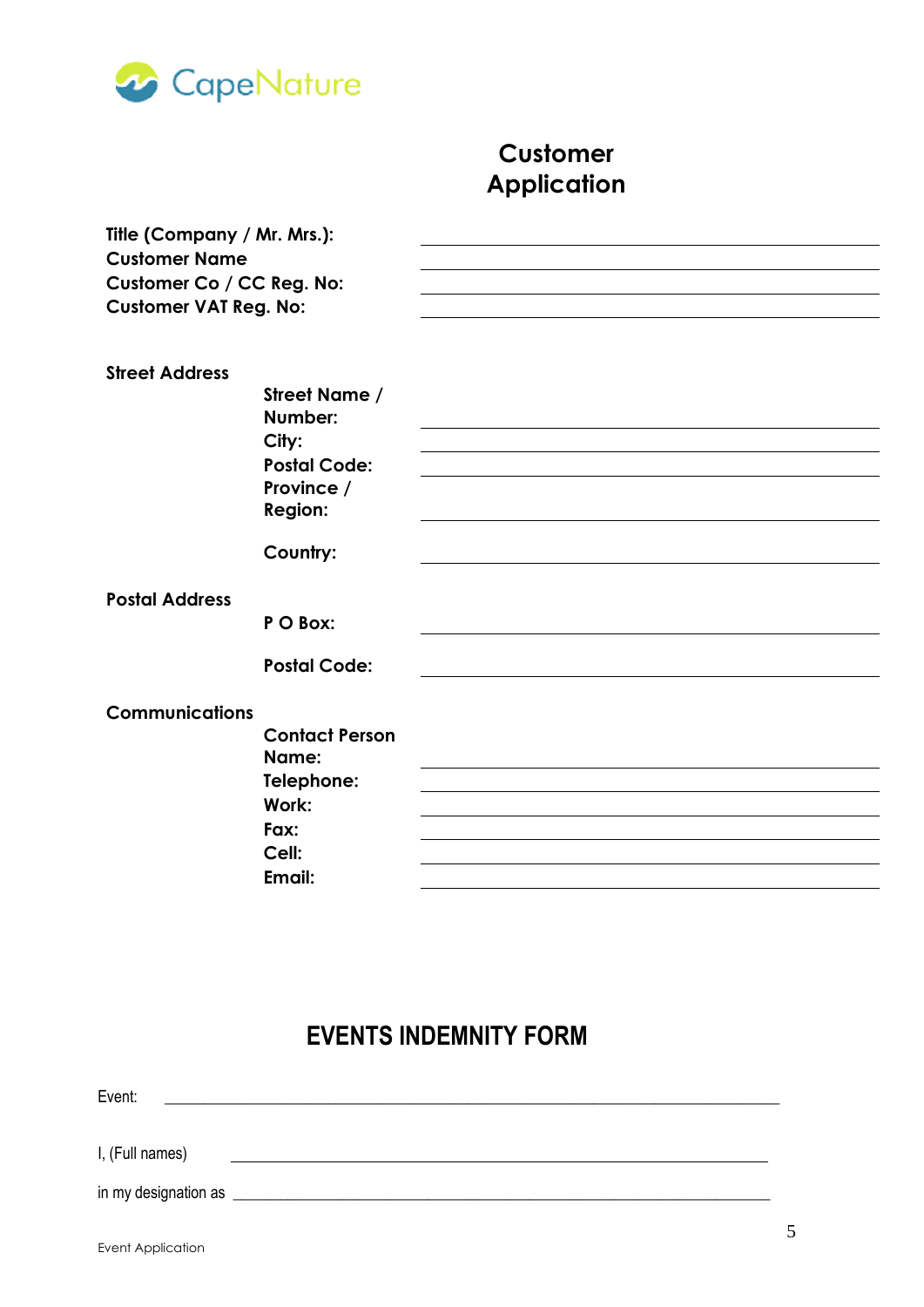ID Number (if applicable) of (company name) on behalf of (if commissioned)

hereby undertake:

- To carry out the above project within the prescriptions of the **National Forest Act 1998 (Act 84 of 1998**) and the **Nature Conservation Ordinance (Ordinance 19 of 1974),** as well as the regulations pertaining to both, and all relevant national legislation (including the **NEM: Protected Areas Act 2003 (Act 57 of 2003)** and the **NEM: Biodiversity Act 2004 (10 of 2004)**) and applicable municipal law and any conditions of approval as laid down by CapeNature.
- To abide by specific directions applicable to the conservation area in which staff, my subcontractors or I are working, unless otherwise arranged with the reserve manager's written consent.
- To accept responsibility for the conduct of employees, agents and participants in relation to the event and not to transport any person into the reserve for any purpose other than the event.
- To carry out all operations under the supervision of the reserve manager or his representative.
- Not to hold CapeNature, its Board, or any of its employees and/or agents and/or its successors in title liable for any claims of whatsoever nature and howsoever arising which may be instituted against CapeNature, its Board and/or any of its employees and/or agents and/or its successors in title by me and/or any person whomsoever for any loss of or damage to any property and/or any injury and/or death notwithstanding that such loss of or damage to property and/or injury and/or death may have been occasioned by the negligence of the Board and/or any of its employees and/or agents and/or its successors in title. I am aware that events in conservation areas can be dangerous, and I fully accept the risk of any possible injury, or damage to equipment, and I hereby indemnify CapeNature against any such claim.
- To ensure that I possess adequate Public Liability Insurance to the satisfaction of CapeNature.
- To carry full responsibility and accountability to ensure the safety of all persons involved in the event at all times. Furthermore, I undertake, at any moment, to determine, identify and eliminate any potential risks to any person in respect of the event that may be posed by the event, and to organize and pay for any rescue operation, which may also include the use of helicopters.
- To remove any refuse generated as a result of the event under the Leave No Trace principle ("pack it in, pack it out"), and to educate participants / spectators of the principle prior to the event.
- To ensure compliance with the provisions of the Disaster Management Act (57 of 2002), any COVID 19 regulations issued and directives published pursuant thereto..
- To ensure that the driver of any vehicle permitted on the reserve, with the prior approval of the Reserve Manager, handles the vehicle in such a manner that damage to the road surface is minimized.
- To ensure payment of all fees as agreed upon with CapeNature, unless otherwise stipulated in a written agreement.
- To secure agreements with neighboring landowners for crossing their properties, if applicable.
- In cases where extensive site manipulation will be required, CapeNature reserves the right to request an environmental impact assessment by an independent environmental consultant, the expense of which is to be carried by the organizer of the event.
- In cases of extensive site manipulation or extensive impact on the environment, CapeNature Conservation may request a refundable deposit to ensure rehabilitation upon completion of the event. This deposit will be refunded if the location has been rehabilitated to the satisfaction of the reserve manager by the organizer of the event. If not, the deposit will be used for the rehabilitation of the site.